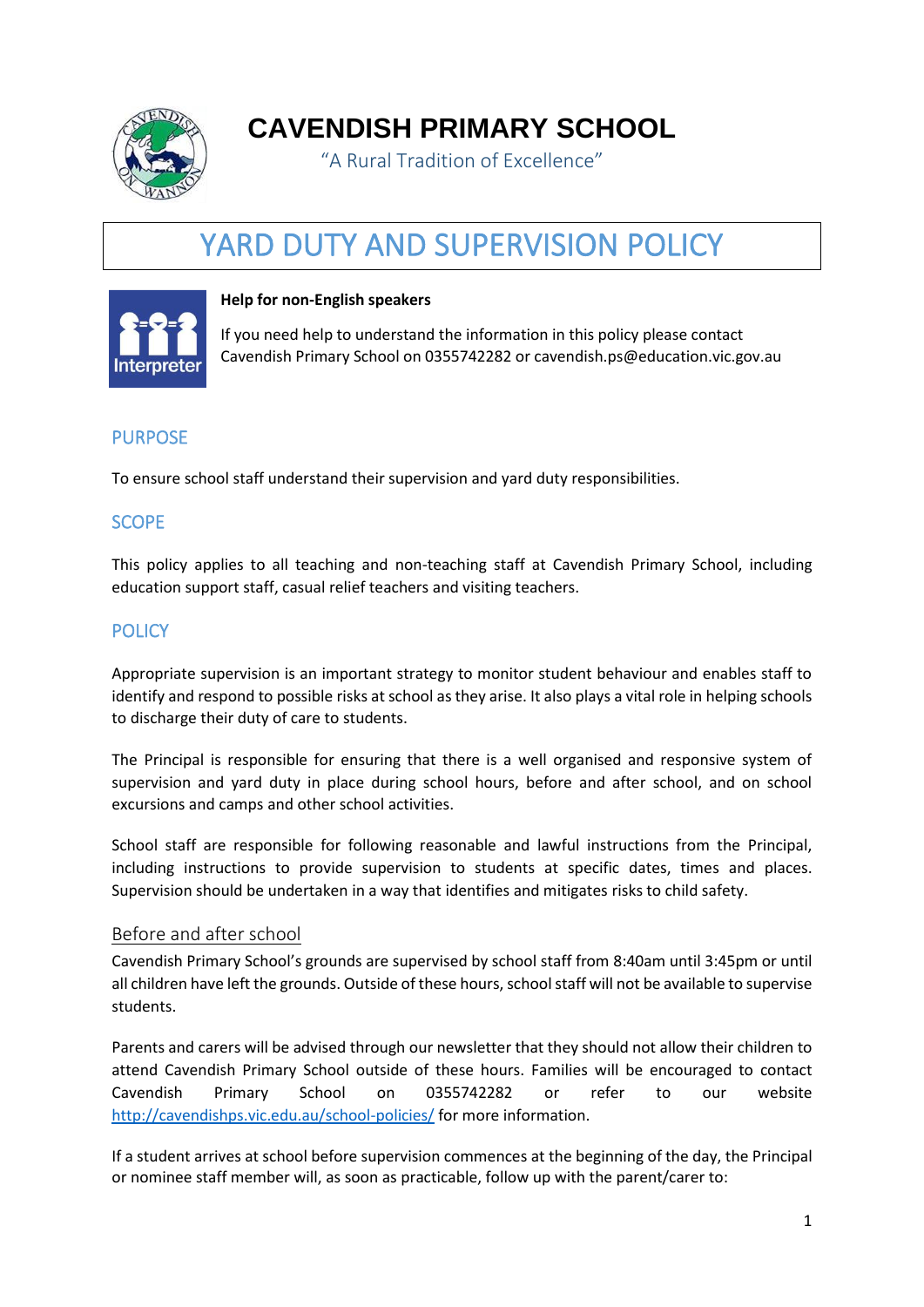- advise of the supervision arrangements before school
- request that the parent/carer make alternate arrangements.

If a student is not collected before supervision finishes at the end of the day, the Principal or nominee staff member will consider whether it is appropriate to:

- attempt to contact the parents/carers
- attempt to contact the emergency contacts
- contact Victoria Police and/or Child Protection to arrange for the supervision, care and protection of the student.

# Yard duty

All teaching staff at Cavendish Primary School are expected to assist with yard duty supervision and will be included in the weekly roster.

The Principal is responsible for preparing and communicating the yard duty roster on a regular basis. At Cavendish Primary School, teaching staff will be designated yard duty times for supervision.

# **Yard duty zones**

The teaching staff and Principal will supervise the whole school grounds.

#### **Yard duty equipment**

School staff must:

- wear a provided safety/hi-vis vest whilst on yard duty. Each staff member will be supplied with a safety vest. Spare safety/hi-vis vests will be stored kept in the office.
- Be familiar with the student medical information containing student health and safety information stored on the first aid board in the staffroom or in the first aid kits.

# **Yard duty responsibilities**

Staff who are rostered for yard duty must remain in the designated area until they are replaced by a relieving staff member.

During yard duty, supervising school staff must:

- methodically move around the school grounds
- where safe to do so, approach any unknown visitor who is observed on school grounds without a clear legitimate purpose, and ensure they have signed in at the office (excluding drop off and collection periods)
- be alert and vigilant
- intervene immediately if potentially dangerous or inappropriate behaviour is observed in the yard
- enforce behavioural standards and implement appropriate consequences for breaches of safety rules, in accordance with any relevant disciplinary measures set out in the school's Student Engagement policy
- ensure that students who require first aid assistance receive it as soon as practicable
- log any medical incidents in the Illness/Injury log book located in the first aid cupboard.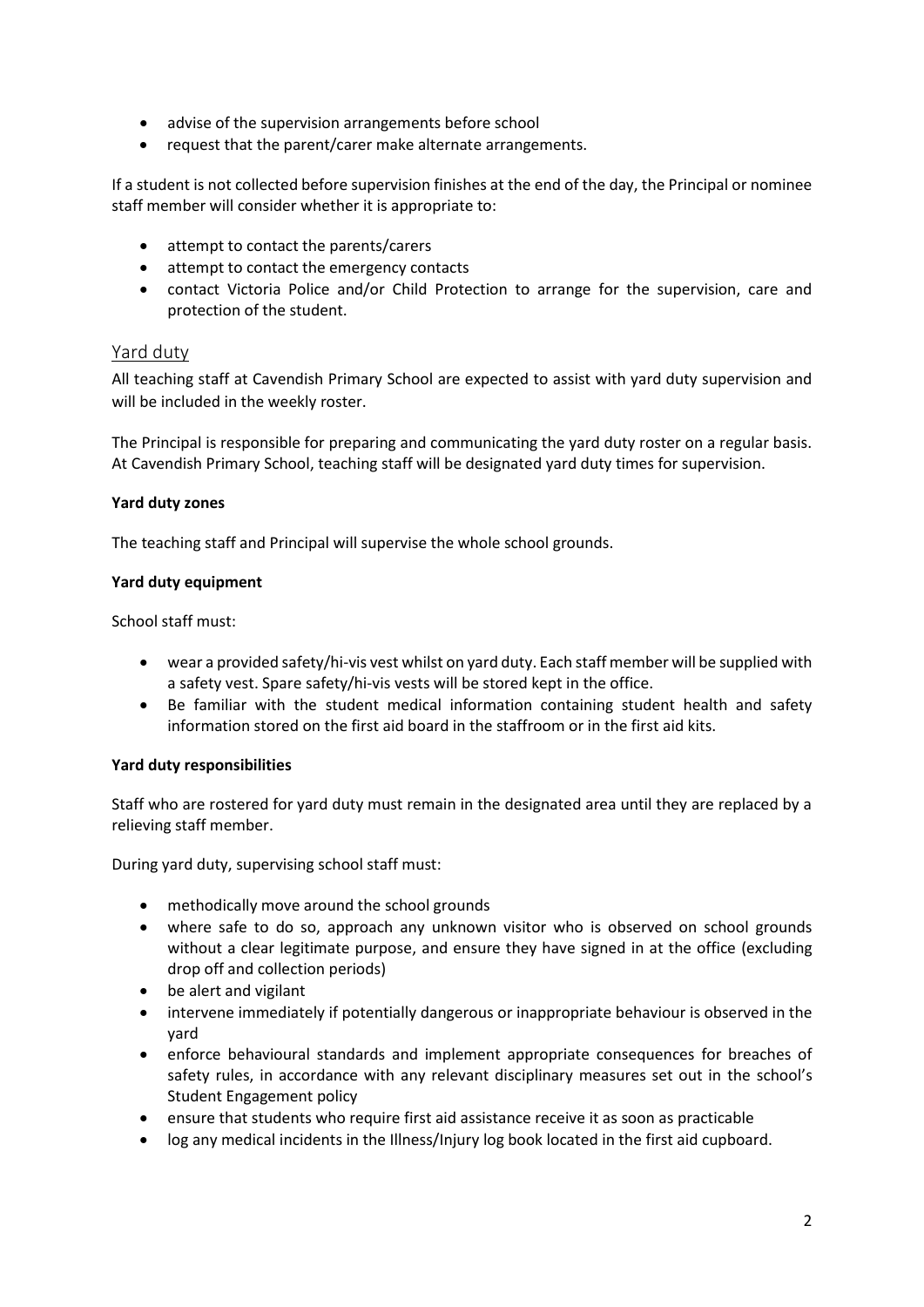If being relieved of their yard duty shift by another staff member (for example, where the shift is 'split' into 2 consecutive time periods), the staff member must ensure that a brief but adequate verbal 'handover' is given to the relieving staff member in relation to any issues which may have arisen during the first shift.

If the supervising staff member is unable to conduct yard duty at the designated time, they should contact the principal with as much notice as possible prior to the relevant yard duty shift to ensure that alternative arrangements are made.

If the supervising staff member needs to leave yard duty during the allocated time, they should contact the principal but should not leave the designated area until the relieving staff member has arrived in the designated area.

If the relieving staff member does not arrive for yard duty, the staff member currently on duty should not leave the designated area until a relieving staff member has arrived.

Students will be encouraged to speak to the supervising yard duty staff member if they require assistance during recess or lunchtime.

#### Classroom

The classroom teacher is responsible for the supervision of all students in their care during class.

If a teacher needs to leave the classroom unattended at any time during a lesson, they should first contact the principal or other staff member for assistance. The teacher should then wait until a replacement staff member has arrived at the classroom before leaving.

# School activities, camps and excursions

The Principal and leadership team are responsible for ensuring that students are appropriately supervised during all school activities, camps and excursions, including when external providers are engaged to conduct part or all of the activity. Appropriate supervision will be planned for school activities, camps and excursions on an individual basis, depending on the activities to be undertaken and the level of potential risk involved, and will follow the supervision requirements in the Department of Education and Training [Excursions Policy.](https://www2.education.vic.gov.au/pal/excursions/policy)

# Digital devices and virtual classroom

Cavendish Primary School follows the Department's [Cybersafety and Responsible Use of Technologies](https://www2.education.vic.gov.au/pal/cybersafety/policy)  [Policy](https://www2.education.vic.gov.au/pal/cybersafety/policy) with respect to supervision of students using digital devices.

Cavendish Primary School will also ensure appropriate supervision of students participating in remote and flexible learning environments while on school site. In these cases, students will be supervised in the library or the break out room.

# Students requiring additional supervision support

Sometimes students will require additional supervision, such as students with disability or other additional needs. In these cases, the Principal or delegate will ensure arrangements are made to roster additional staff as required. This may include on yard duty, in the classroom or during school activities.